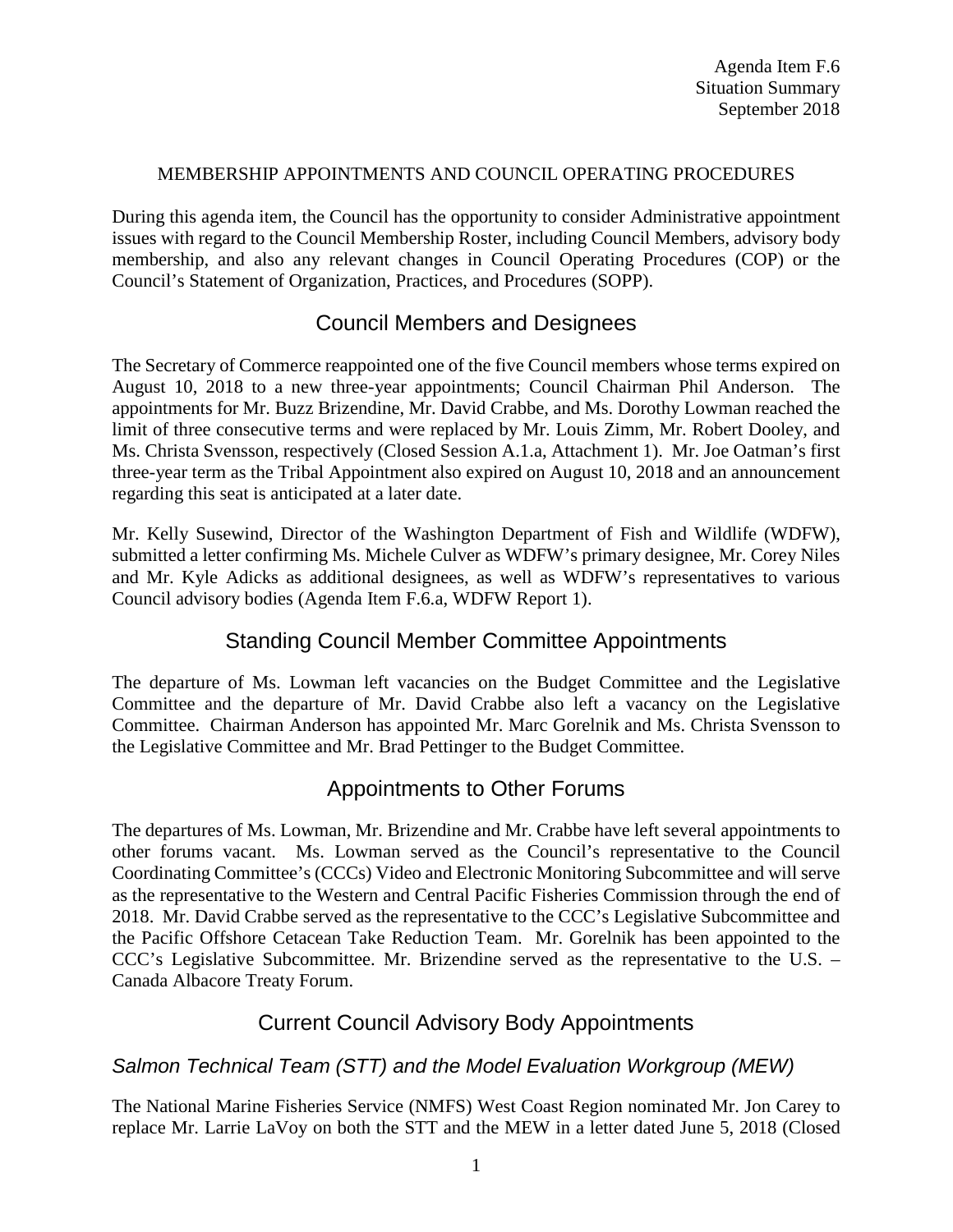Session A.1.a, Attachment 2). The submission of this nomination was too late for review by the Scientific and Statistical Committee at the June Council meeting, but, anticipating the considerable work anticipated over the summer on salmon rebuilding plans, the Council appointed Mr. Carey to the STT on an interim basis. The SSC and the Council are scheduled to review theses nominations at the September Council meeting.

### *Coastal Pelagic Species Management Team (CPSMT)*

The NMFS Southwest Fisheries Science Center (SWFSC) has nominated Dr. James Hilger to replace Dr. Emmanis Dorval on the CPSMT n a letter dated June 25, 2018 (Closed Session A.1.a, Attachment 3). The SSC and the Council are scheduled to review this nomination at the September Council meeting.

# *Highly Migratory Species Advisory Subpanel (HMSAS)*

Mr. August Felando has resigned his Purse Seine seat on the HMSAS. At its June 2018 meeting, the Council requested that Chairman Anderson work with the California contingent to appoint an interim representative before the September Council meeting for the remainder of the current three-year term which ends December 31, 2018. Chairman Anderson has appointed Mr. Anthony Vuoso on an interim basis to complete the current term. It is likely the Council will solicit nominations for this seat for the 2019-2021 term shortly after the September Council meeting.

### *Groundfish Management Team (GMT)*

The Northwest Fisheries Science Center has informed the Council that Dr. Andi Stephens has completed a 3-year rotation and will no longer be serving on the GMT. The NWFSC does not plan to fill the seat at this time, but has committed to providing consultation on stock assessment and related issues to the GMT on an as-needed basis. (Agenda Item F.6.a, NMFS Report 1).

### *Groundfish Advisory Subpanel (GAP)*

Mr. Louis Zimm has been newly appointed to an At-Large seat on the Council and has resigned his position as the California Charter South of Point Conception representative on the GAP. Longstanding Council practice has been to not allow Council members to serve on Advisory Bodies with rare exception. The Council will likely discuss Mr. Zimm's GAP seat and advise how to proceed for the remainder of the current term. The Council may also discuss revisions to the COPs to further clarify Council policy in these situations.

## Current Ad Hoc Committee Appointments

### *Ad Hoc Sablefish Management and Trawl Allocation Attainment Committee (SaMTAAC)*

Mr. Robert Dooley is newly appointed to the California Obligatory seat on the Council. At the time of his Council appointment, Mr. Dooley was serving as a non-voting advisory member of